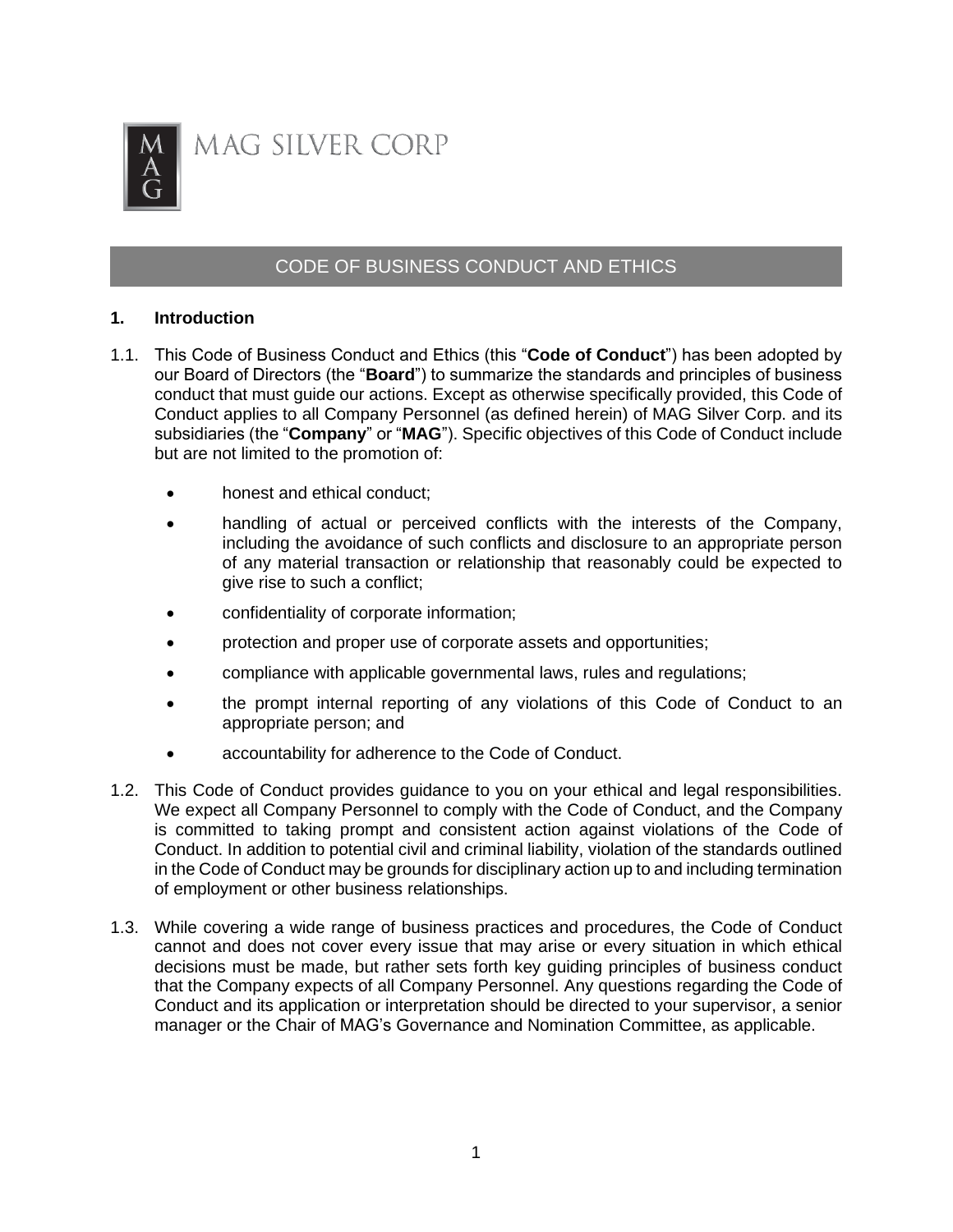## **2. Application**

- 2.1. This Code of Conduct applies to the global conduct of all Company personnel, including fulltime, temporary and part-time employees, contract workers and independent consultants ("**Company Personnel**").
- 2.2. The Company's Chief Executive Officer (the "**CEO**") is responsible for administering and interpreting this Code of Conduct, under the oversight of the Governance and Nomination Committee of the Board. With the prior approval of the Governance and Nomination Committee, the CEO may delegate his or her responsibilities under this Code of Conduct to other senior executives of the Company, and in such instances, all references in this Code of Conduct to the CEO would include any such delegated senior executive.

## **3. Basic Obligations**

- 3.1. Under the Company's ethical standards, Company Personnel share certain responsibilities. It is your responsibility to (a) become familiar with, and conduct Company business in compliance with, applicable laws, rules and regulations and this Code of Conduct; (b) treat all Company Personnel, suppliers, customers and business partners in an honest and fair manner; (c) avoid situations where your personal interests are, or appear to be, in conflict with the Company interests; and (d) safeguard and properly use the Company's proprietary and confidential information, assets and resources, as well as those of the Company's suppliers, customers and business partners.
- 3.2. Certain of the Company's policies are complemented by specific responsibilities set forth in documents such as the Company's Timely Disclosure, Confidentiality and Insider Trading Policy; Diversity, Equity and Inclusion Policy; Human Rights Policy; Health, Safety, Environment and Social Responsibility Policies; and Whistleblower Protection Policy. These policies are available on the Company's website at [https://magsilver.com/corporate/governance/.](https://magsilver.com/corporate/governance/)

## **4. MAG's Guiding Principles**

## 4.1. Avoid Conflicts of Interest

Company Personnel should not engage in any activity, practice or act that conflicts, or may reasonably be expected to conflict, or result in the appearance of a conflict, with the interests of the Company. A conflict of interest occurs when Company Personnel places or finds themself in a position where their private interests conflict with the interests of the Company, or have an adverse effect on such person's ability to exercise judgment in the Company's best interests or the proper performance of their job. Examples of such conflicts could include, but are not limited to:

- accepting outside employment with, or accepting personal payments from, any organization which does business with, or wishes to do business with, the Company or is a competitor of the Company;
- accepting or giving gifts of more than modest value to or from current or prospective suppliers or customers of the Company;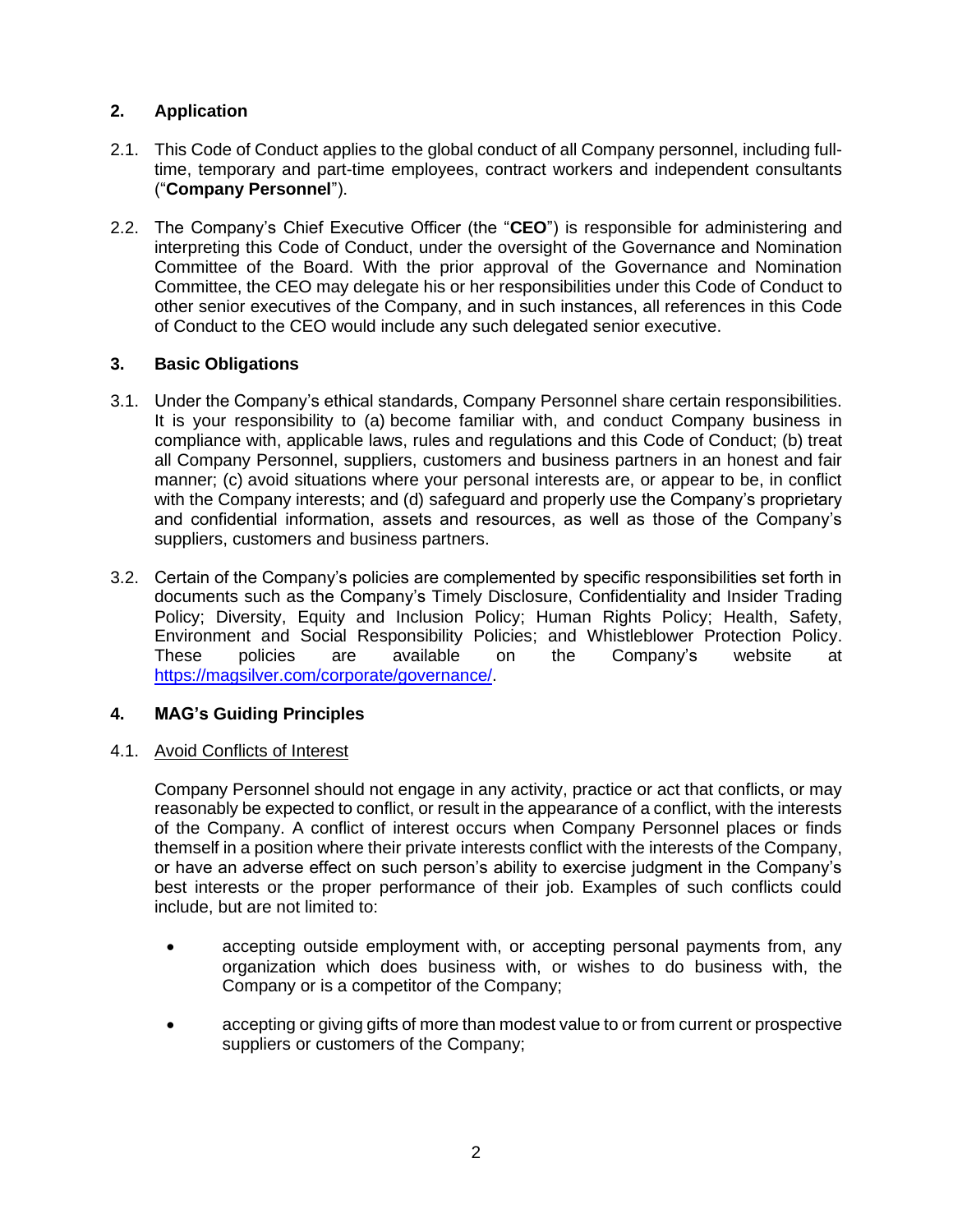- competing with the Company for the purchase or sale of property, services or other interests or diverting an opportunity from the Company or taking personal advantage of an opportunity in which the Company has an interest;
- personally having, or having a family member who has, a financial interest in an organization or business which does or seeks to do business with the Company; or
- having an interest in a transaction involving the Company or a customer, business partner or supplier (not including non-material investments in publicly traded companies).

Company Personnel must not place themselves in, or remain in, a position in which their private interests conflict, or can reasonably be expected to conflict or result in the appearance of conflict, with the interests of the Company.

If the Company determines that Company Personnel's outside employment or activity interferes with performance or the ability to meet the requirements of their role with the Company, as they are modified from time to time, Company Personnel may be asked to terminate the outside employment or activity. To protect the interests of both Company Personnel and the Company, any such outside work or other activity that involves potential or perceived conflict of interest may be undertaken only after disclosure to the Company and, in the case of an officer or employee, review and approval by the CEO (or, in the case of the CEO seeking such outside work or other activity, review and approval by the Chair of the Board). Similarly, to the extent that Company Personnel is interested in accepting an appointment as a director, officer or other representative of another company or entity, or is otherwise considering a material investment in any such company, such appointment or investment, as the case may be, may proceed only after disclosure to the Company by Company Personnel and, in the case of an officer or employee, review and approval by the CEO (or, in the case of the CEO seeking such appointment or investment, review and approval by the Chair of the Board).

## 4.2. Promote Fair Dealing

We seek to outperform our competition fairly and honestly, and as such, Company Personnel are prohibited from making false or deceptive statements about our competitors. We seek competitive advantages through superior performance, not through unethical or illegal business practices. We will not collude in any way with any competitor to unlawfully fix prices, discounts or terms of sale or divide markets, market shares, customers or territories. Information about other companies and organizations, including competitors, must be gathered using appropriate methods. Illegal acts such as trespassing, burglary, misrepresentation, wiretapping, bribery, payment of kickbacks or facilitation payments and stealing are prohibited. For additional information see the Company's Anti-Bribery and Anti-Corruption Policy.

Possessing trade secrets that were obtained without the owner's consent, or inducing such disclosures by customers or past or present employees of other companies is prohibited. Company Personnel must endeavor to respect the rights of, and deal fairly with, our customers, suppliers, competitors and employees. No employee should take unfair advantage of anyone through manipulation, concealment, abuse of privileged information, misrepresentation of material facts, or any other unfair business practice.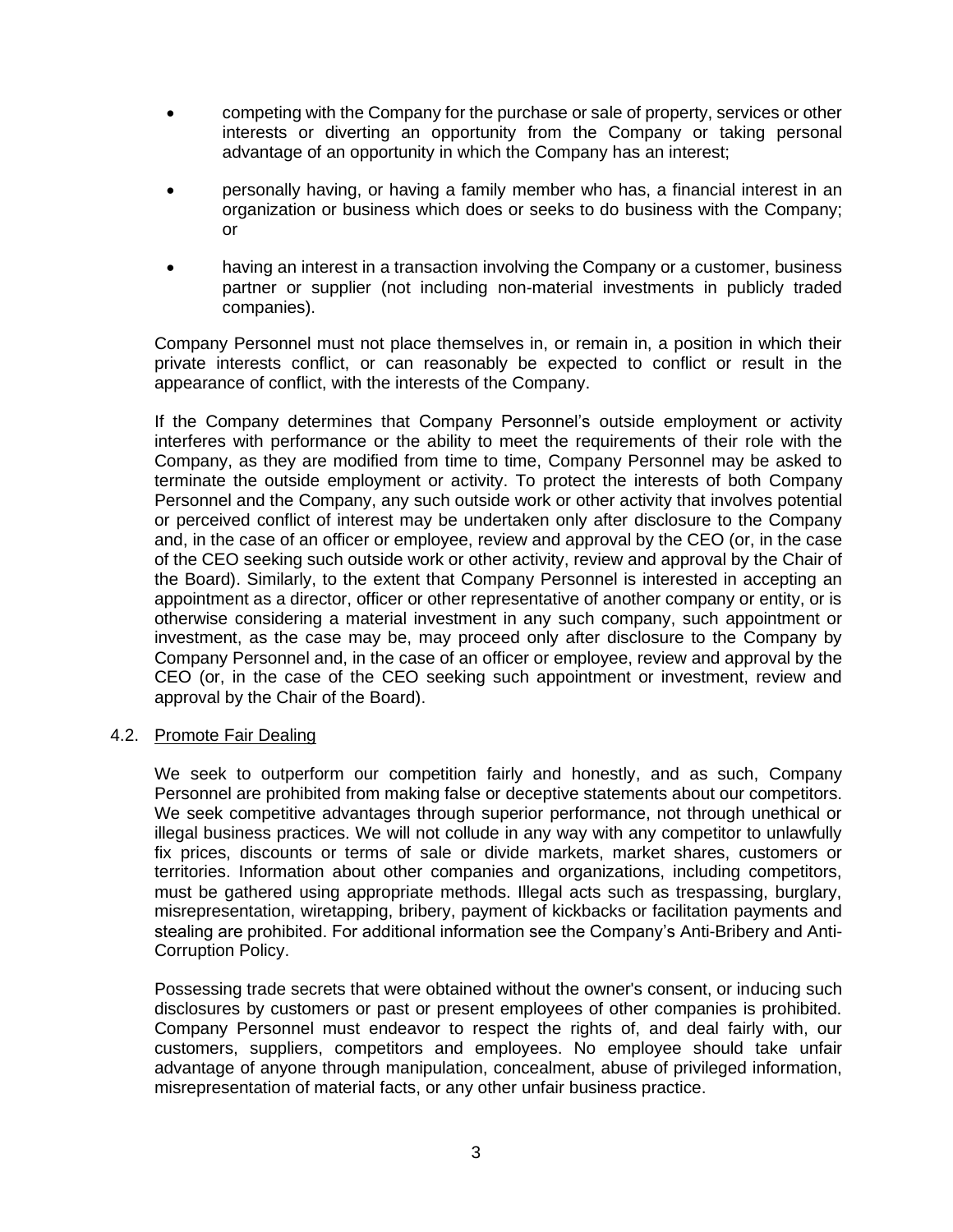### 4.3. Prohibit Workplace Harassment and Discrimination

The Company is committed to maintaining a collegial and respectful workplace and its policies prohibit workplace harassment and discrimination. The Company will comply with applicable human rights legislation in those jurisdictions where it does business. For more information on the Company's commitments, please refer to the Company's Human Rights Policy and Diversity, Equity and Inclusion Policy.

- You will not discriminate against or harass Company Personnel, or any other person with whom you come in contact in the course of your role with the Company, on the basis of gender, race, ethnic background, religion, disability, age, marital and family status, sexual orientation, gender identity or any other personal characteristic protected by law.
- You will not engage in abusive or harassing conduct toward Company Personnel, or any other person with whom you come in contact in the course of your role with the Company, such as unwelcome sexual advances or other non-business, personal comments or conduct that makes others uncomfortable in their role with the Company.

All acts or threats of workplace violence are prohibited. We encourage and expect you to report workplace harassment, discrimination or other inappropriate conduct as soon as it occurs, either directly to your supervisor or via the procedure set out in the Company's Whistleblower Protection Policy.

### 4.4. Protect Personal Information

The Company, and companies and individuals authorized by the Company, collect and maintain personal information that relates to your employment, including compensation, medical and benefit information. The Company follows procedures to protect information wherever it is stored or processed, and access to your personal information is restricted. Your personal information will only be released to outside parties in accordance with the Company's policies and applicable legal requirements. Company Personnel who have access to personal information must ensure that personal information is not disclosed in violation of the Company's policies or practices.

### 4.5. Understand and Comply With the Rules and Regulations Surrounding Insider Trading

The Company encourages all Company Personnel to become shareholders of the Company on a long-term investment basis. In connection therewith, please refer to the Company's Timely Disclosure, Confidentiality and Insider Trading Policy (the "**Insider Trading Policy**").

Insider Trading (as defined in the Insider Trading Policy) by Company Personnel and family members of Company Personnel is strictly prohibited.

#### 4.6. Use Company IT Systems Appropriately

You are expected to use the information technology ("**IT**") systems of the Company available to you for appropriate business purposes and in a manner consistent with this Code of Conduct, other policies and applicable laws and regulations. Use of these systems imposes certain responsibilities and obligations on all Company Personnel. Usage must be ethical and honest with a view to preservation of and due respect for Company's intellectual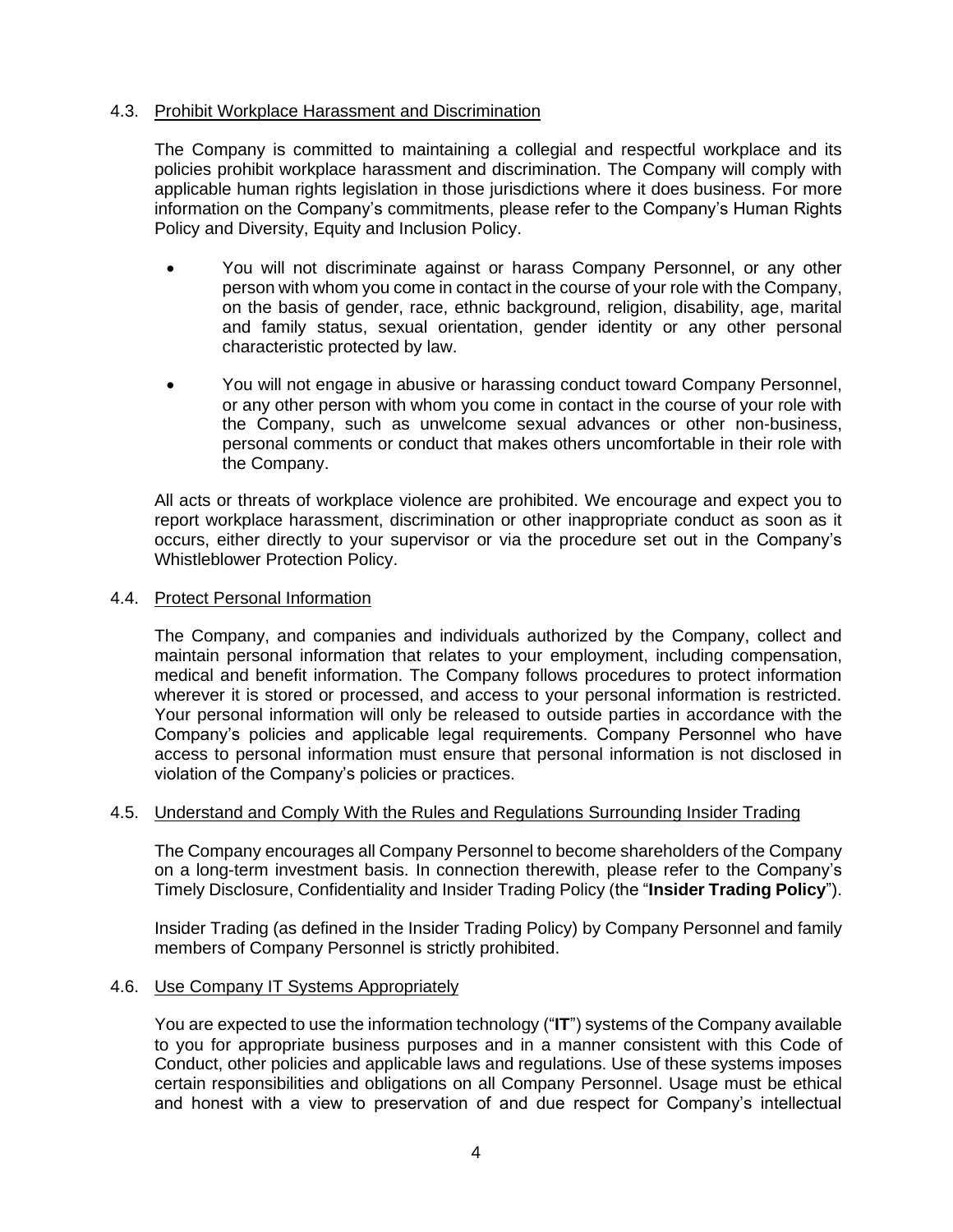property, security systems, personal privacy, and freedom of others from intimidation, harassment, or unwanted attention. To the extent permitted or required by law, the Company may for business and/or legal and compliance purposes store, review, monitor, audit, intercept, access, copy, record and, where appropriate, disclose to regulators and other outside parties the information contained in, or your usage of, its IT systems. In addition, it is your responsibility to be familiar with Company policies relating to information security and to take necessary and appropriate steps to prevent unauthorized access, including, for example, selecting appropriate passwords, safeguarding your passwords and other means of entry (and not sharing them with other persons) and password protecting data on electronic devices.

#### 4.7. Maintain Confidentiality of Company Affairs

The business affairs of the Company are confidential and should not be discussed with anyone outside the organization except for information that has already been made available to the public. The Company is committed to providing timely, consistent and credible dissemination of information, consistent with disclosure requirements under applicable securities laws. Please refer to the Company's Timely Disclosure, Confidentiality and Insider Trading Policy for more information.

### 4.8. Keep Accurate Books and Records

As a public company, MAG is required to record and publicly report all internal and external financial records in compliance with International Financial Reporting Standards ("**IFRS**"). Therefore, you are responsible for ensuring the accuracy of all books and records within your control and complying with all Company policies and internal controls. All Company information must be reported accurately, whether in internal personnel, safety, or other records or in information we release to the public or file with government agencies.

#### 4.9. Establish and Maintain Effective Disclosure Controls and Procedures

As a public company, MAG is required to file periodic and other reports with the Canadian securities regulatory authorities and to make certain public communications. The Company is required by the Canadian securities regulatory authorities to maintain effective "disclosure controls and procedures so that financial and non-financial information is reported timely and accurately both to our senior management and in the filings we make. You are expected, within the scope of your duties, to support establishing and maintaining the effectiveness of the Company's disclosure controls and procedures.

#### 4.10. Comply With All Laws, Rules and Regulations

The Company is committed to compliance with all laws, rules and regulations, including laws and regulations applicable to the Company's securities and trading in such securities, as well as any rules promulgated by any exchange on which the Company's shares are listed.

#### 4.11. Foster a Safe and Healthy Workplace

The Company is committed to the health, safety and welfare of its employees and others. The Company complies with all applicable laws and regulations relating to safety and health in the workplace. We expect Company Personnel to promote a positive working environment for all. You are expected to consult and comply with all Company rules regarding workplace conduct and safety. You should immediately report any unsafe or hazardous conditions or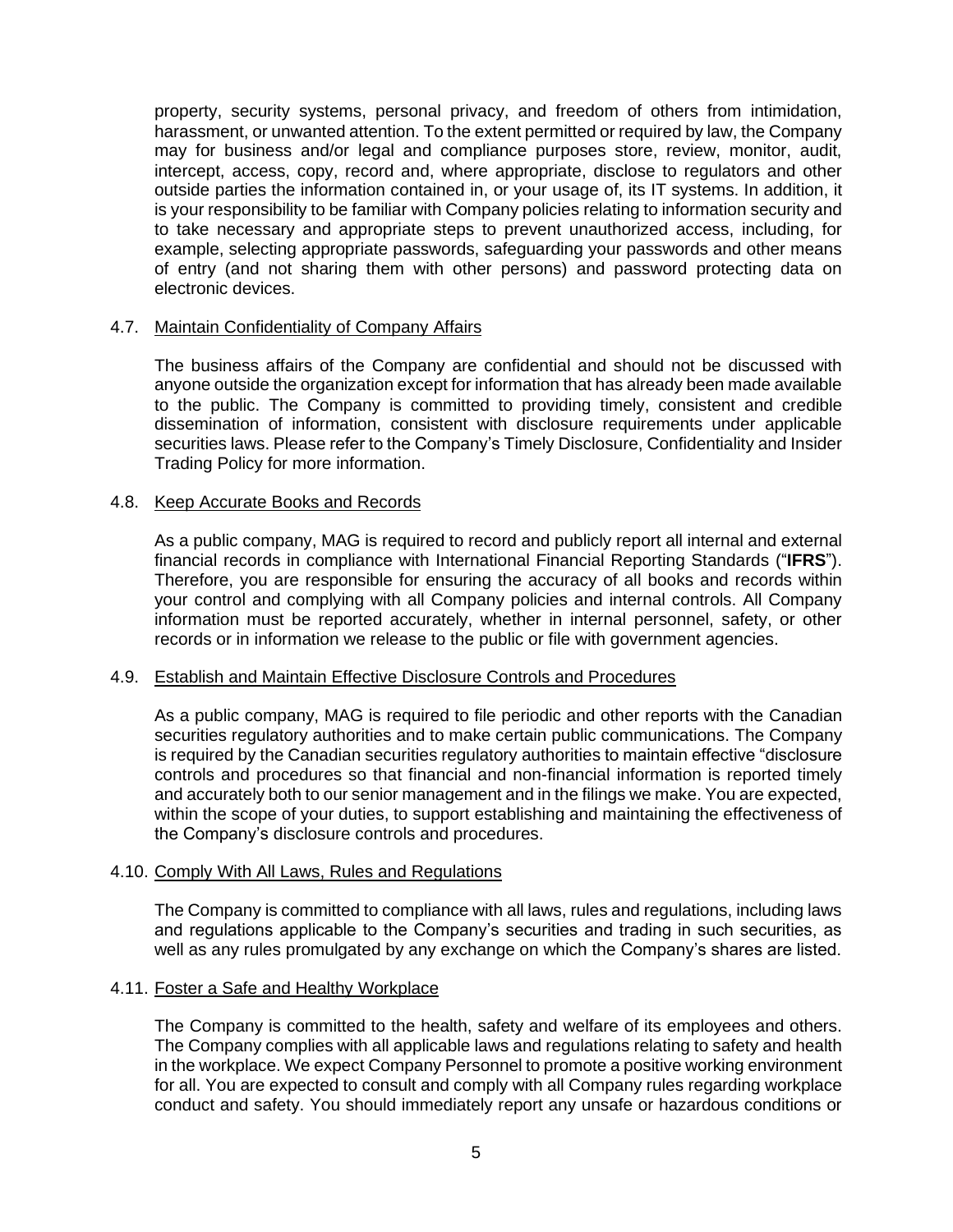materials, injuries, and accidents connected with our business and any activity that compromises Company security to your supervisor. You must not work under the influence of any substances that would impair the safety of others. All threats or acts of physical violence or intimidation are prohibited. For more of the Company's Health and Safety commitments, please refer to the Health, Safety, Environment and Social Responsibility Policies.

### 4.12. Use Caution When Engaging in Political Activity of Any Kind

Company Personnel must abide by all laws and regulations governing political contributions in every jurisdiction where the Company does business. Company Personnel may, subject to applicable laws, engage in legitimate political activity, as long as it is carried out on their own time and without using the Company's property or associating the Company with such activity. Company Personnel may seek election or other political office, but, in the case of officers or employees, must notify their supervisor before seeking such office to discuss the impact that such involvement may have on their responsibilities. Company Personnel may express their views on public or community issues of importance, but it must be clear at all times that the views expressed are those of the individual and not those of the Company.

### **5. Compliance and Enforcement**

- 5.1. The Company will clearly communicate the expectation that all employees, directors, consultants and contractors will comply with this Code of Conduct. For Company employees, non-compliance with this Code of Conduct may be grounds for disciplinary action up to and including termination of employment. For directors, non-compliance may be grounds for case-specific disciplinary action, which may include immediate discharge or removal. For consultants and contractors, non-compliance may be grounds for contract termination. Individuals may also be subject to civil and criminal prosecution including penalties, fines and imprisonment.
- 5.2. Company Personnel who become aware of, or suspect a violation of this Code of Conduct must report the matter using any of the following methods:

**Reporting the violation in an informal manner:** The concern could be reported directly to any supervisor or member of the Company's management team whom the employee is comfortable approaching. Any manager or other supervisory employee who receives a report of an alleged violation must immediately forward the report to the CEO, unless the alleged violation involves the CEO, and in such case the report must be forwarded to the Chair of the Governance and Nomination Committee.

**Reporting the violation through the Company's anonymous and confidential whistleblower helpline:** The Company has engaged Integrity Counts, a Canadian provider of global ethics reporting services, as an independent and external administrator of their whistleblower helpline. There are three ways to submit a complaint via Integrity Counts:

- (i) filing a report on the website [\(http://integritycounts.ca/org/magsilver\)](http://integritycounts.ca/org/magsilver);
- (ii) calling the toll-free phone number (North America 1-866-921-6714 or Mexico 001-800-099-0642); or
- (iii) submitting an email [\(magsilver@integritycounts.ca\)](mailto:magsilver@integritycounts.ca).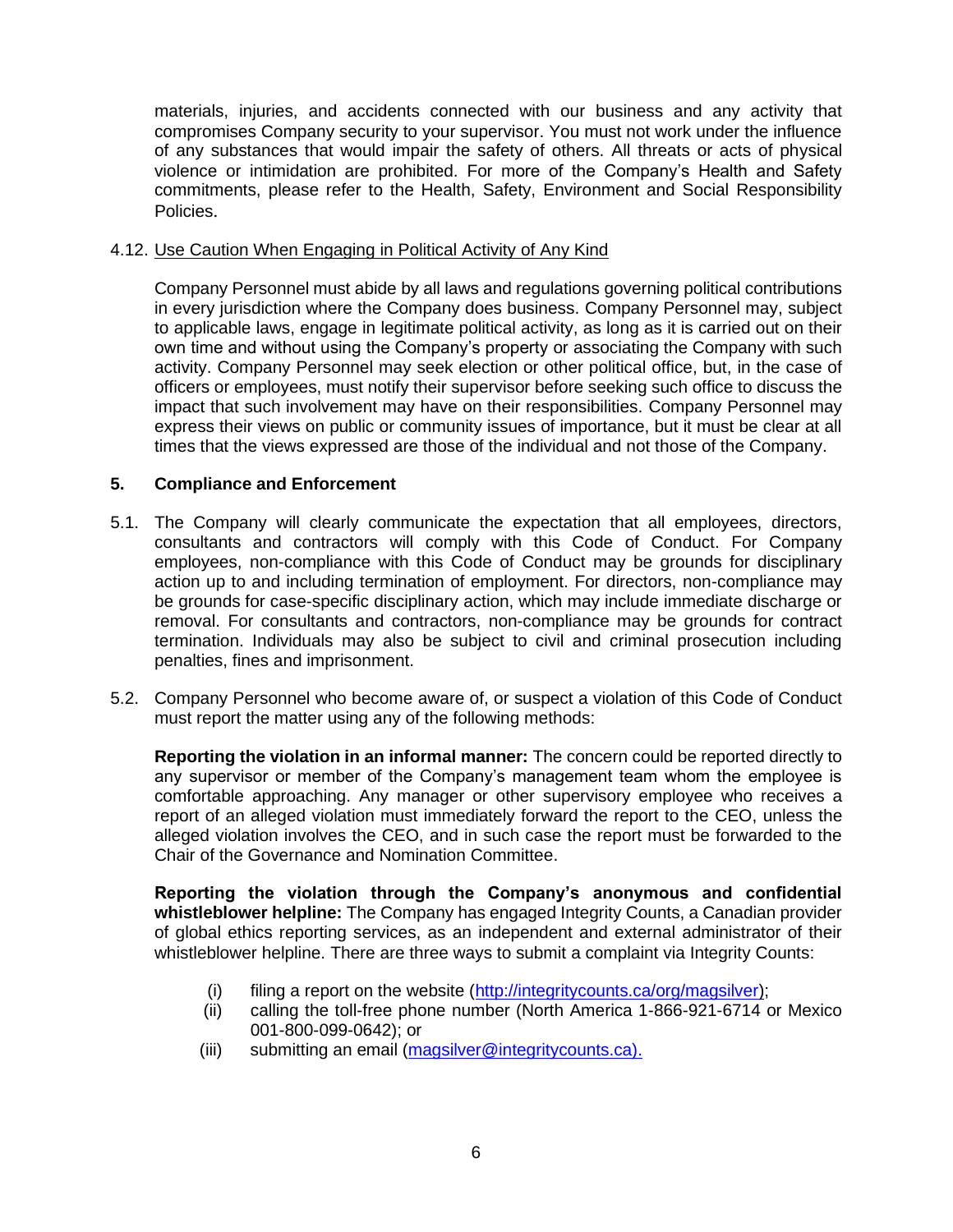5.3. For additional information about how to report misconduct, illegal activity, or violations of this Code of Conduct or other policies, please consult MAG's Whistleblower Protection Policy, which can be found at [https://magsilver.com/corporate/governance/.](https://magsilver.com/corporate/governance/)

## **6. Policy Against Retaliation**

6.1. The Company prohibits Company Personnel from retaliating or taking adverse action against anyone for reporting, in good faith, conduct constituting a suspected or potential violation of the Code of Conduct or for cooperating with or participating in any investigation or proceeding relating to such a concern conducted by the Company or any government authority. Such prohibited retaliation includes actual or threatening the ending of employment of a person, or demoting, disciplining, suspending or imposing a penalty related to the employment of a person. Any individual who has been found to have engaged in retaliation against Company Personnel for reporting, in good faith, a conduct concern, seeking advice with respect to such reporting, or indicating a good faith intent to make such a report, or for co-operating with or participating in the investigation of such a concern, may be subject to discipline, up to and including termination of employment or other business relationship. If any individual believes that they have been subjected to such retaliation, that person is encouraged to report the situation as soon as possible to one of the people detailed in the "Compliance and Enforcement" section above.

## **7. Waivers and Amendments**

- 7.1. Only the Board may waive application of or amend any provision of this Code of Conduct. A request for such a waiver should be submitted in writing to the Board, Attention: Chair of the Corporate Governance and Nomination Committee for its consideration. Should the matter involve the Company's CEO, then the waiver should be submitted in writing to the Chair of the Board.
- 7.2. The Company will promptly disclose to investors all substantive amendments to the Code of Conduct, as well as all waivers of the Code of Conduct granted to directors or officers in accordance with applicable laws and regulations.

## **8. No Rights Created**

8.1. This Code of Conduct is intended as a component of the flexible governance framework within which the Board, assisted by its committees, supervises the management of the business and affairs of the Company. While it should be interpreted in the context of all applicable laws, regulations and listing requirements, as well as in the context of the Company's Articles and By-Laws, it is not intended to establish any legally binding obligations.

## **9. Implementation Queries**

9.1. Any questions regarding the Code of Conduct, procedures or other Company policies mentioned herein should be directed to the CEO or any member of the Company's management team. In situations where a real or perceived conflict of interest exists with the CEO, questions regarding the Code of Conduct should be directed to the Chair of the Board.

## **Last reviewed and approved by the Board on March 25, 2022.**